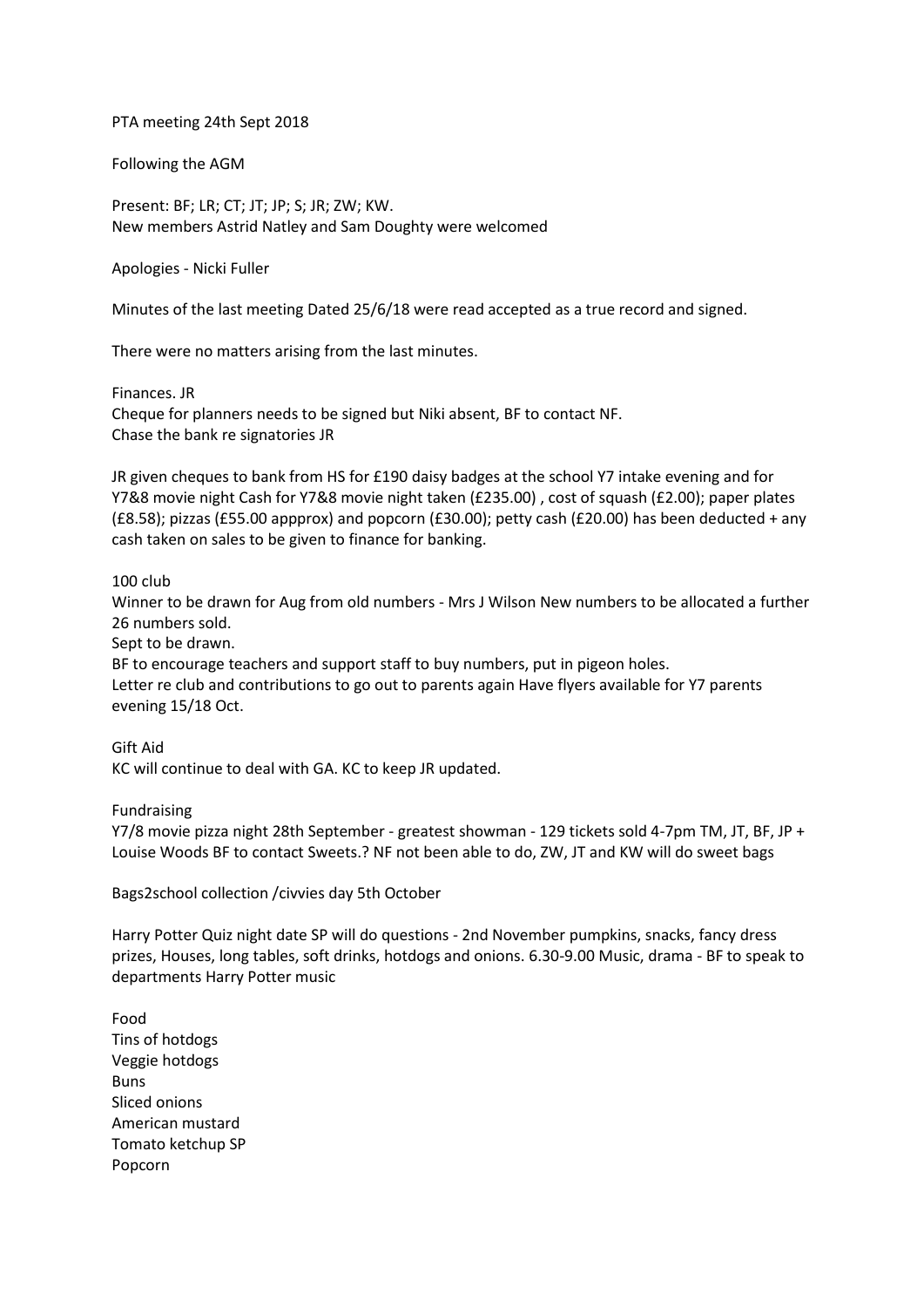Sweet bags

Soft drinks Orange juice Ginger beer J2O Coke Bottled water SP

Quiz prize Best dressed family prize Prize for best under 16 costume Prize for best over 16 costume

Try to get Kinema family tickets for 2 prizes

Raffle - KW to send letters for prize/ raffle - letter head paper and suggestions

Decorations - bowls with fairy lights (from music), pumpkins real TM and plastic, Halloween decorations.

Tickets £2.00 pp and £10.00 per team of 6

CT quizmaster KW, BF, AN, JT, TM.

6th Dec Christmas concert - mulled wine + mince pies from parents ask SM for in cost of ticket sales but contribution to cover mulled wine cost. Raffle and Heads and Tails.

22nd March St Patrick's night Bingo Easter Eggs - 7-9.30

Daisy Badges (15 left) do we want to order more? Ordered 500@£1 sold for £2 so made £500 over 3 years. Will decide if we re-order later in the year.

Contact Joules re sales evening forms to complete BF

Fundraising focus. Technology microphones, computers projectors etc. Seating and tables outside

Next year's dates - Monday as this is the only night there are no after school meetings etc. 12th November 28thJan 2019 4th March 13th May 24th June

AOB

LR made a request for a contribution towards funding Y11 PSHE day £250.00 this was proposed by BF seconded by JR.